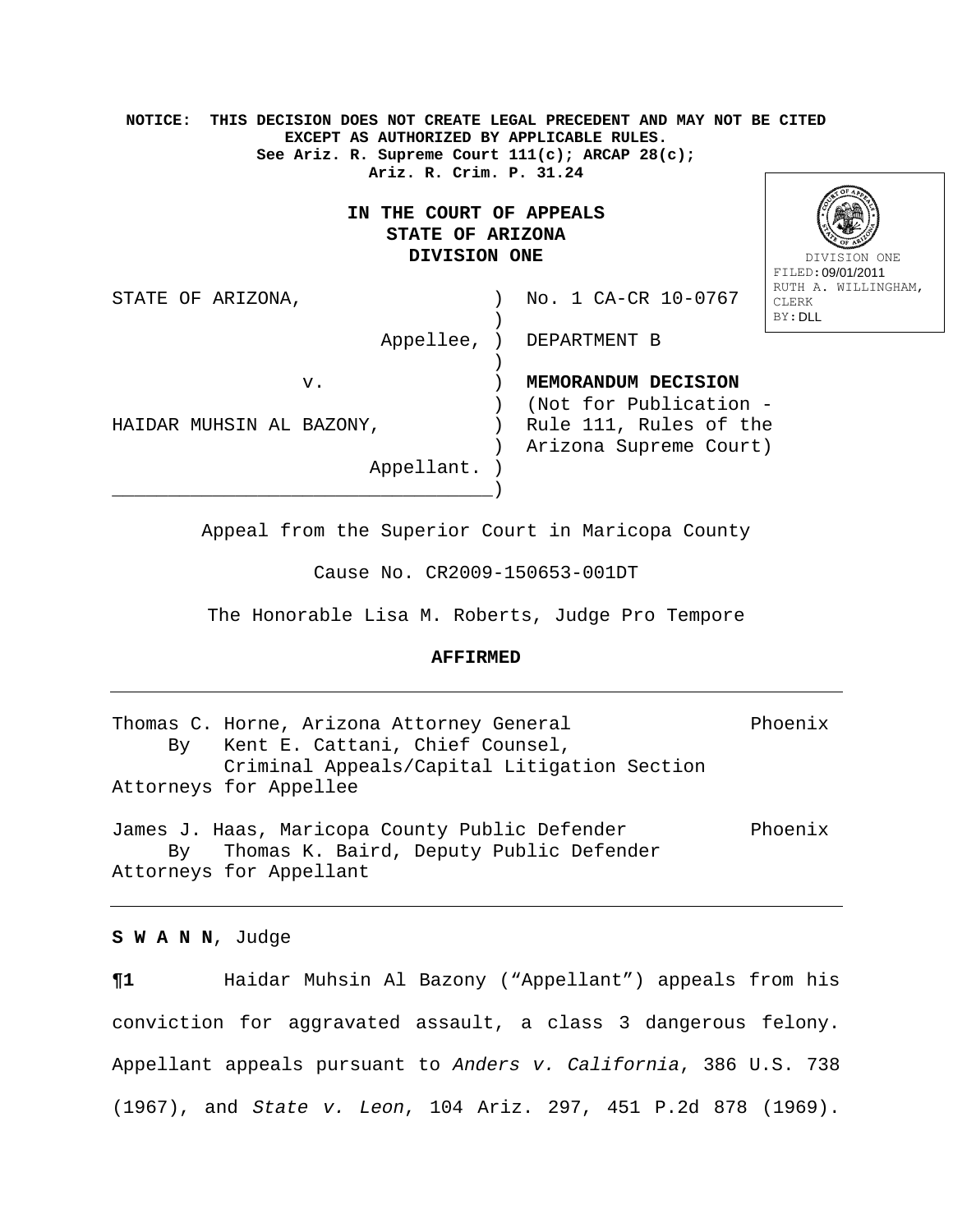Appellant's counsel has searched the record on appeal and finds no arguable non-frivolous question of law. See *Anders*, 386 U.S. 738; *Smith v. Robbins*, 528 U.S. 259 (2000); *State v. Clark*, 196 Ariz. 530, 2 P.3d 89 (App. 1999). Counsel asks this court to independently review the record for fundamental error. Appellant was given the opportunity to file a supplemental brief but has not done so. We have reviewed the record and find no fundamental error. Accordingly, we affirm.

## *FACTS<sup>1</sup> AND PROCEDURAL HISTORY*

**¶2** At 5 p.m. on July 29, 2009, Phoenix police detective John Hobbs was one of a team of officers watching a townhouse located near 4625 West Thomas Road. He wore plain clothes and sat alone in an unmarked pickup truck parked close to the rear window of Appellant's townhouse. The truck had very dark tinted windows, the engine was off and the windows were cracked about an "eighth of an inch." Hobbs was in the truck for two hours before the incident occurred.

**¶3** Appellant testified that his wife called him twice at work about the truck, and that she sounded scared. $^2$  In response, he left work early and borrowed a gun from a friend. He parked

i

 $^1$  On appeal, we view the facts in the light most favorable to sustaining the convictions. *State v. Haight-Gyuro*, 218 Ariz. 356, 357, ¶ 2, 186 P.3d 33, 34 (App. 2008).

 $^2$  Appellant's wife did not testify at trial.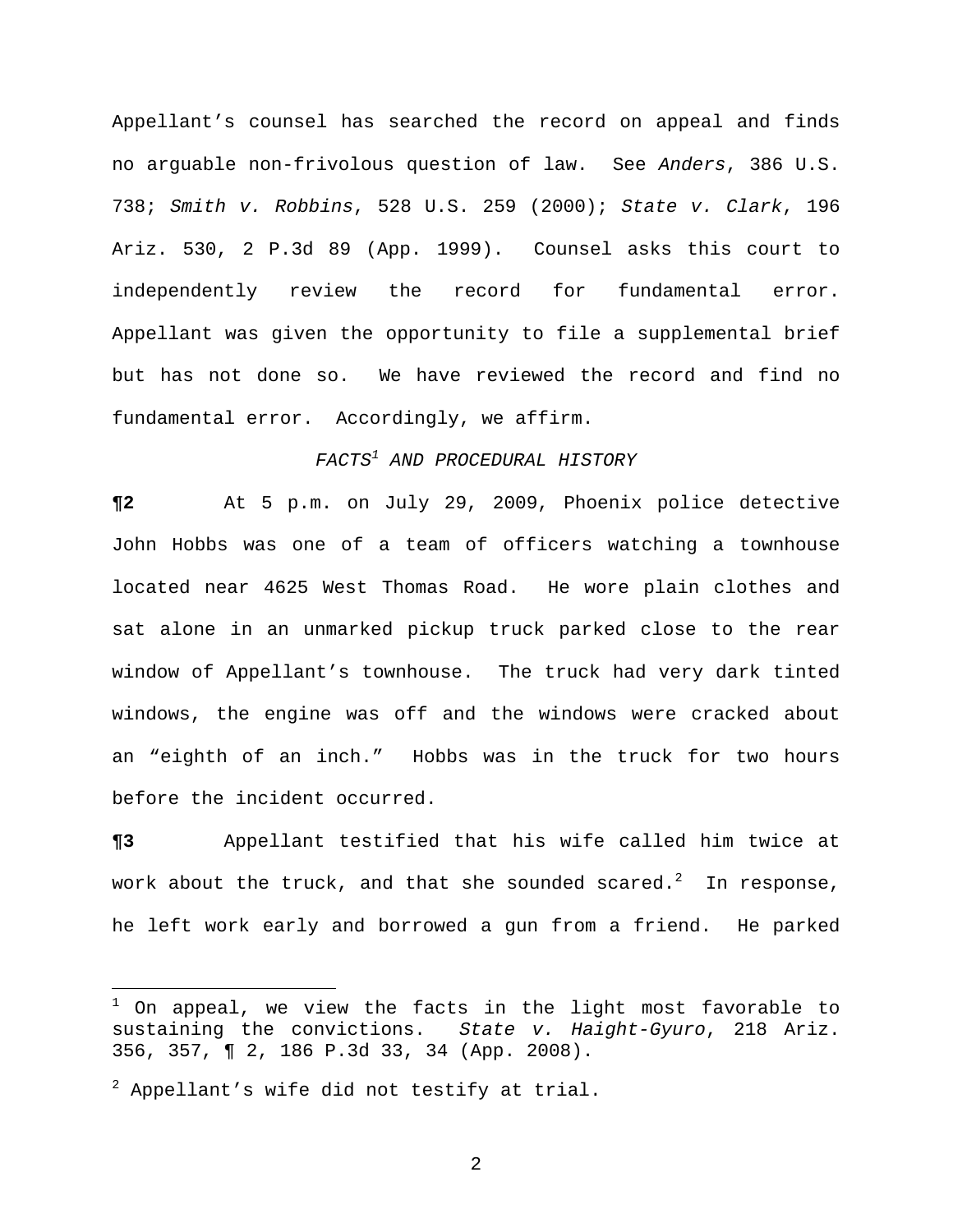his car at a distance from his townhouse because he was afraid someone might be waiting for him.

**¶4** Officer Joseph Newbern was part of the police surveillance team. He watched Appellant walk around the complex and approach the townhouse the team was watching. $^3$  Somebody behind a screen door seemed to motion Appellant away, and he continued to walk around the complex. He stood in a grassy area for approximately 15 minutes until a gray Nissan car parked nearby. Appellant approached the Nissan and the driver, "Jose," got out to meet him.<sup>4</sup> Appellant had told Jose he needed help because two men were waiting to jump him.Appellant had a conversation with Jose and showed him his gun. Newbern observed the conversation but did not see the gun. Together Appellant and Jose walked toward Hobbs' position and Newbern radioed Hobbs to alert him to their approach.

**¶5** After Hobbs was alerted, he saw two men on the other side of a wooden fence walking toward his truck. To keep himself hidden, Hobbs leaned over in his seat to get beneath the level of the darkly tinted windows.<sup>5</sup>

 3 The police were not watching Appellant's home.

 $^4$  Jose did not testify at trial.

<sup>5</sup> Hobbs denied taking out his sidearm at this time.Another member of the surveillance team reported that Hobbs admitted to taking his sidearm out when he lay down, but this statement was not introduced into evidence.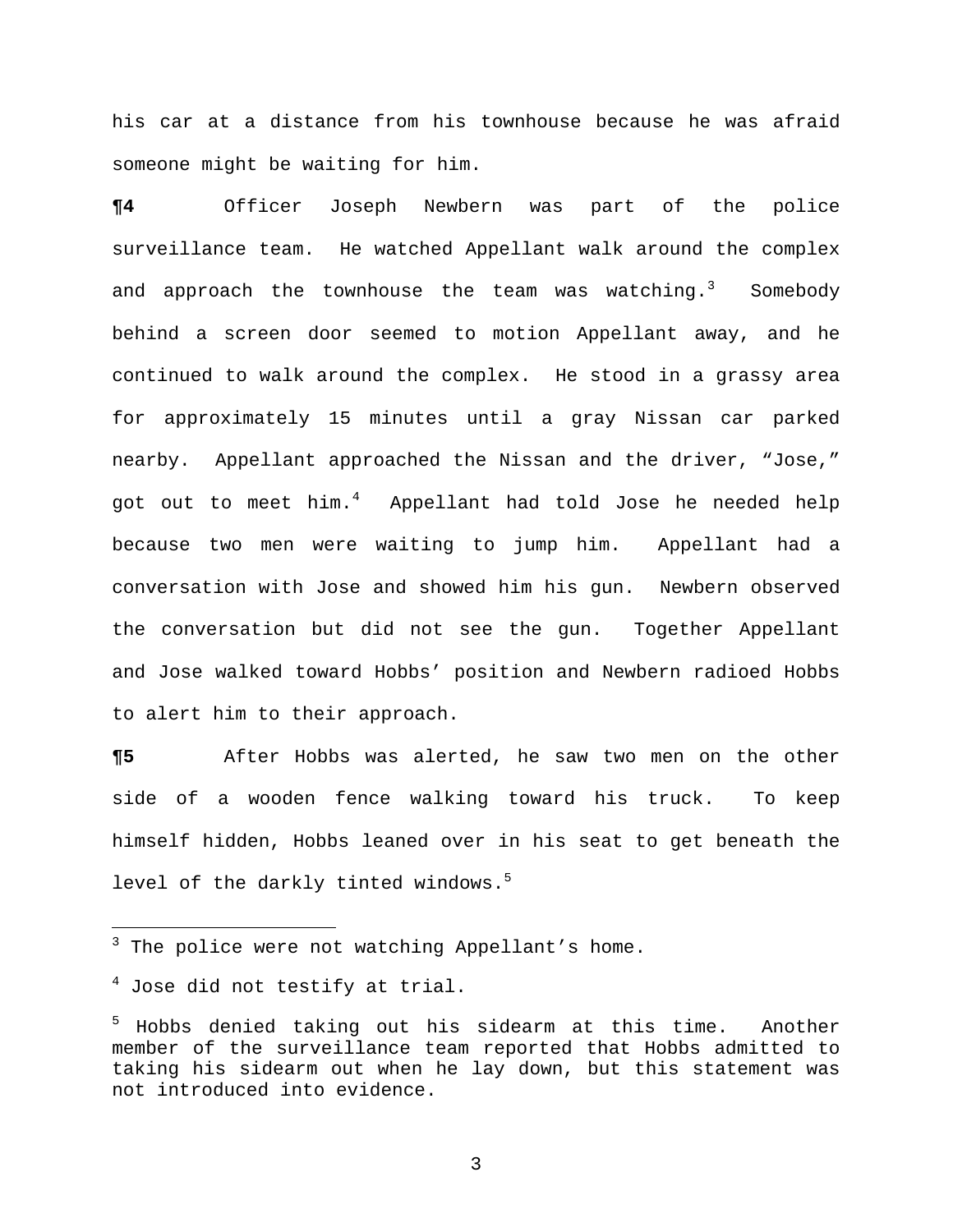**¶6** The two men arrived at the truck and Jose pressed his hands and face against the driver-side window and looked inside. Jose stated that there was somebody inside, jumped backward and started to run away. Hobbs sat up quickly in response and saw Appellant pointing a handgun -- which Hobbs thought was a Helwan model because of the distinctive design, but which turned out to be a similar-looking Beretta 92 instead -- at Hobbs' head.<sup>6</sup> Hobbs testified that he then drew his weapon, pointed it at Appellant and placed enough pressure on the trigger to activate the flashlight mounted on his gun.When the flashlight came on, Appellant's "eyes went wide," and he lowered his gun and fled. Hobbs and other officers then pursued Appellant and Jose. During the pursuit, Appellant threw his gun up on the roof of one of the townhouses. After appellant realized his pursuers were police officers, he lay down on the ground and was arrested.

**¶7** After Appellant was Mirandized, he told police he had not had a gun, instead stating that he simulated a weapon using his hand. Appellant never disputed that this statement was voluntary and uncoerced. The Beretta was later found on the roof with the hammer cocked and a round in the chamber -- ready to fire if light pressure were applied on the trigger. A

 $\overline{\phantom{0}}$ 

<sup>6</sup> However, Appellant testified that he only pointed his gun at Hobbs after he saw Hobbs pointing a gun at him.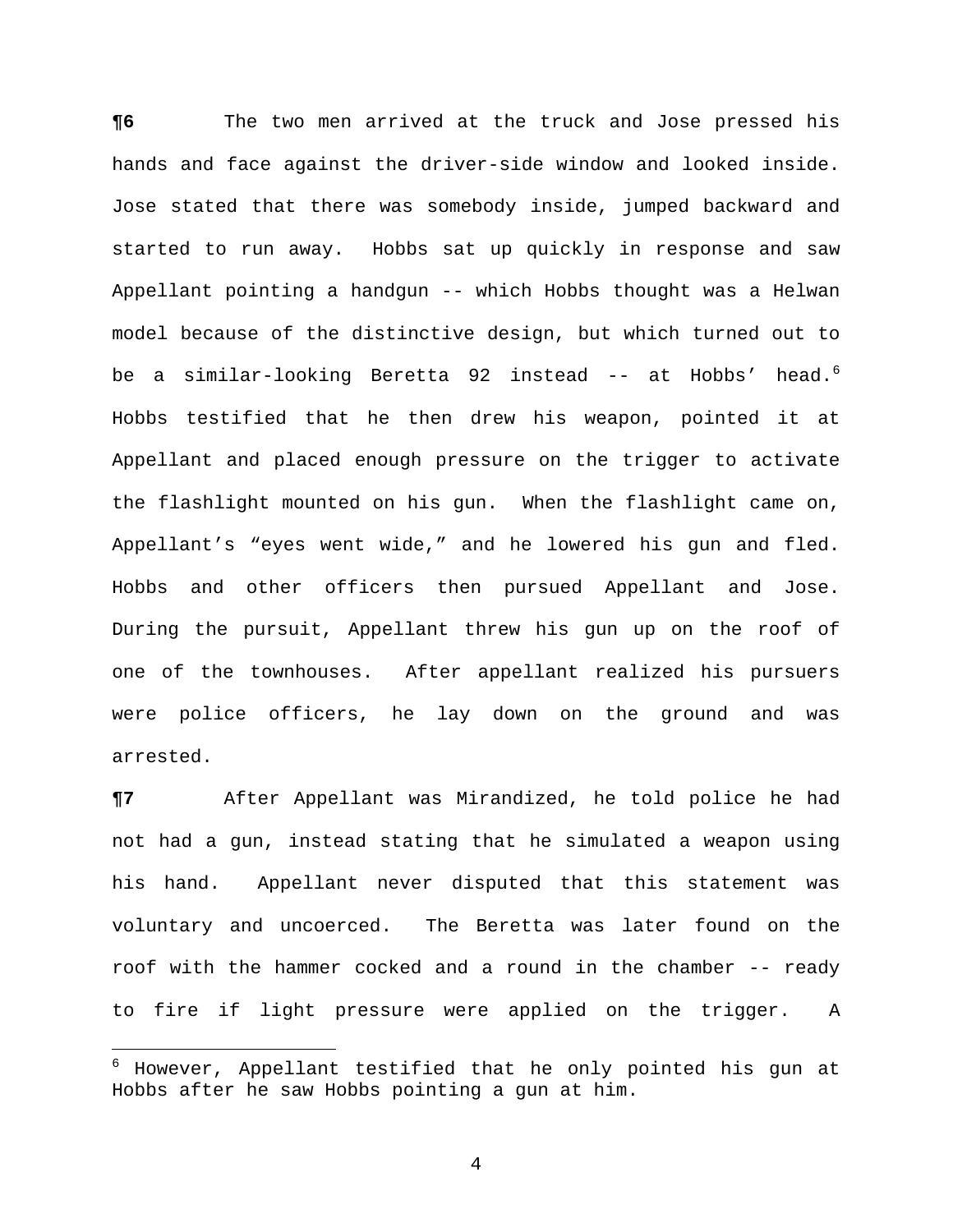technician was able to secure a fingerprint from the handgun. A forensic scientist matched the fingerprint to Appellant. At trial, Appellant admitted having the gun and tossing it on the roof.

**¶8** Appellant received a seven-day trial before eight jurors and two alternates. After the state rested, Appellant moved that the case be dismissed, arguing that the state had not produced enough evidence to demonstrate that Appellant's use of the Beretta was not justified by Hobbs' "hiding in a truck . . . in a parking space, that's normally associated with only [Appellant's] unit." The trial court denied the motion, finding that "viewed in the light most favorable to the non moving party there is substantial evidence of guilt."

**¶9** Jury instructions included the state's burden of proof, including its burden to overcome a claim of justification, the elements of the offense and of dangerousness, justification for self-defense, justification for defense of a third person, justification for prevention of the commission of a crime, and the necessity of unanimous verdict. The jury found Appellant guilty of aggravated assault and found that the offense was dangerous.

**¶10** The court stated that because the offense was designated dangerous, it was required to impose a prison sentence on Appellant, but that it would not have done so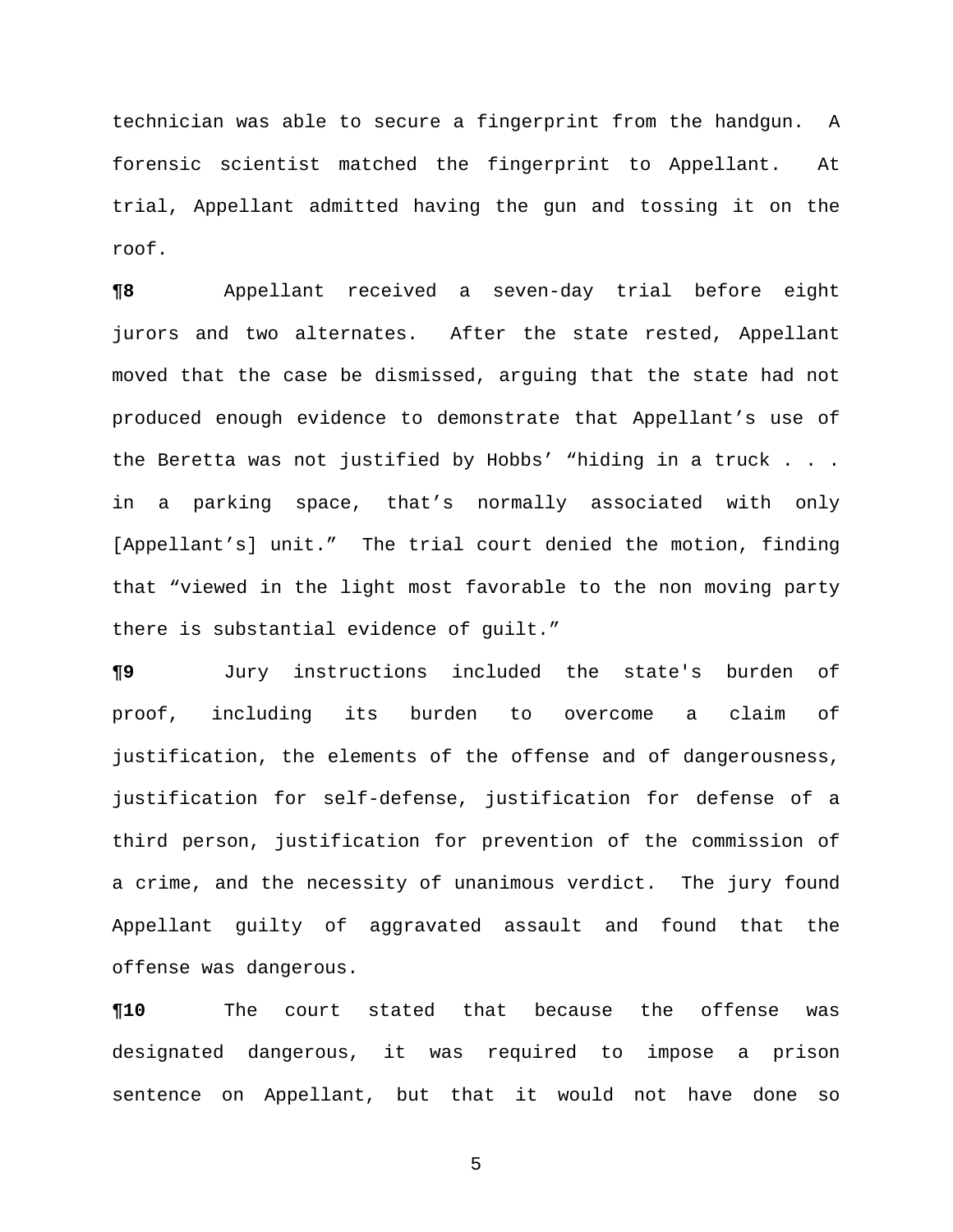otherwise.Finding several mitigating factors and no aggravating factors, the court sentenced Appellant to the minimum sentence of five years, with 62 days credit for presentence incarceration. Appellant timely appeals. We have jurisdiction under A.R.S. § 12-120.21.

## *DISCUSSION*

**¶11** The jury was properly instructed that to find Appellant had committed aggravated assault they must find that Appellant "intentionally put another person in reasonable apprehension of immediate physical injury," A.R.S. § 13-  $1203(A)(2)$ , and that he did so using a deadly weapon, A.R.S. § 13-1204(A)(2). Appellant admitted at trial that he had a handgun and that he pointed it at Hobbs. Hobbs testified that when he saw the gun pointed at him "my first thought was I'm going to die." On this evidence, the jury could have concluded that Appellant was guilty of aggravated assault unless Appellant pointing the gun at Hobbs was justified. *See* A.R.S. § 13-403. The jury was properly instructed on justification for selfdefense, A.R.S. § 13-404, defense of a third person, A.R.S § 13- 406, and crime prevention, A.R.S. § 13-411. The instructions included specific instructions concerning the use of deadly force and the state's burden to prove a lack of justification beyond a reasonable doubt.A common element of these justifications is that the perceived need to use or threaten the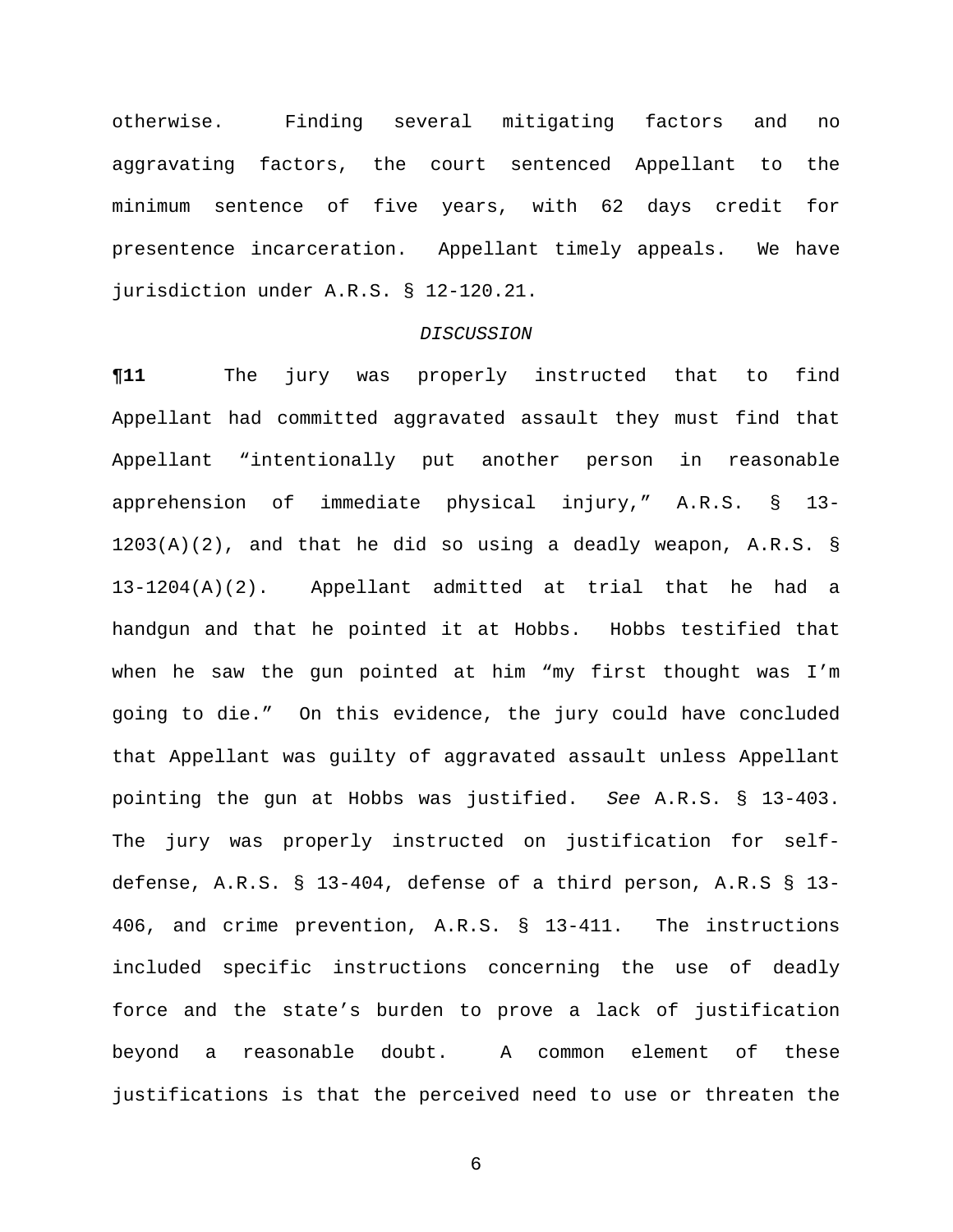use of force must be immediate. A.R.S. §§ 13-403(A), -  $406(A)(2)$ ,  $-411(A)$ .

**¶12** Hobbs admitted that he also had a handgun and that he pointed it at Appellant. One factual determination for the jury was who acted first: both Appellant and Hobbs testified that the other was the first to threaten with a gun. On the evidence presented, a rational jury could have found beyond a reasonable doubt that Appellant pointed his weapon first, and that at that time and under those circumstances a reasonable person would not believe that physical force was immediately necessary for selfdefense, defense of a third person, or crime prevention. Where there is competent evidence to support a jury's conclusion regarding justification, we will not disturb it. *State v. Jacobs*, 110 Ariz. 151, 152, 515 P.2d 1171, 1172 (1973).

**¶13** In sentencing Appellant, the court correctly held that A.R.S. § 13-704(G) forbade the imposition of a term of probation for Appellant's conviction. The court's sentence fell within the lawful range for a class 3 dangerous felony for an adult with no historical prior felony convictions pursuant to A.R.S. § 13-704(A). The court imposed the minimum sentence allowed, and because the state has not cross-appealed we do not review that decision. *See State v. Walters*, 155 Ariz. 548, 550 n.1, 748 P.2d 777, 779 n.1 (App. 1987). Appellant was properly credited for 62 days presentence incarceration: 14 days between his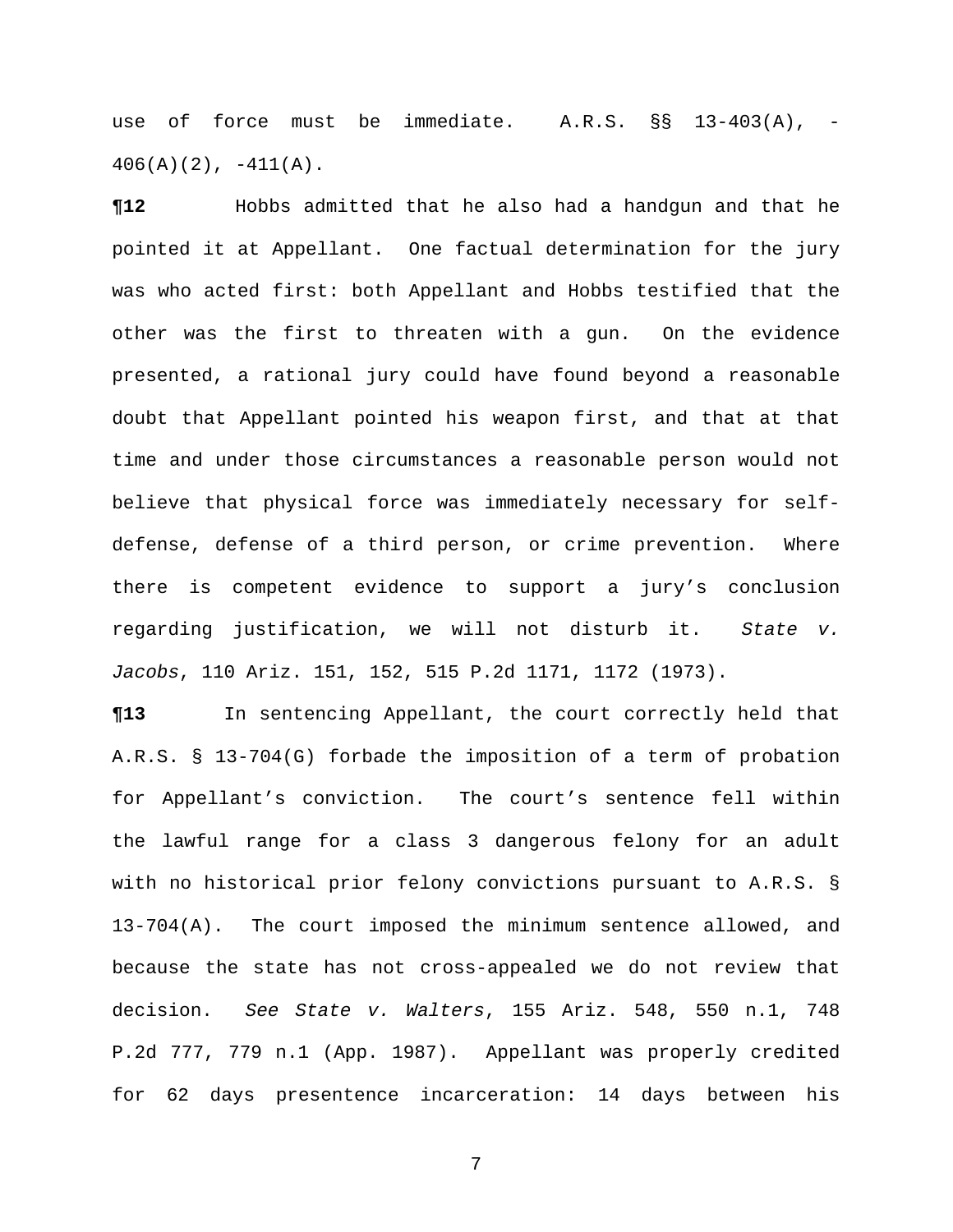arrest and release on bond, and 48 days between his conviction and sentencing.

**¶14** The record reflects Appellant received a fair trial. All of the proceedings were conducted in compliance with the Arizona Rules of Criminal Procedure. Appellant was represented at all stages of the proceedings. The court properly instructed the jury on the elements of the charged offense and of possible justifications. Further, the court properly instructed the jury on the state's burden of proof. There was sufficient evidence to support the jury's verdict. The court received and considered a presentence report and imposed a legal sentence.

## *CONCLUSION*

**¶15** We have reviewed the record for fundamental error and find none. *See Leon*, 104 Ariz. at 300, 451 P.2d at 881. Accordingly, we affirm Appellant's conviction and sentence. Defense counsel's obligations pertaining to this appeal have come to an end. *See State v. Shattuck*, 140 Ariz. 582, 584-85, 684 P.2d 154, 156-57 (1984). Unless, upon review, counsel discovers an issue appropriate for petition for review to the Arizona Supreme Court, counsel must only inform Appellant of the status of this appeal and his future options. *Id.* Appellant has 30 days from the date of this decision to file a petition for review *in propria persona. See* Ariz. R. Crim. P. 31.19(a).